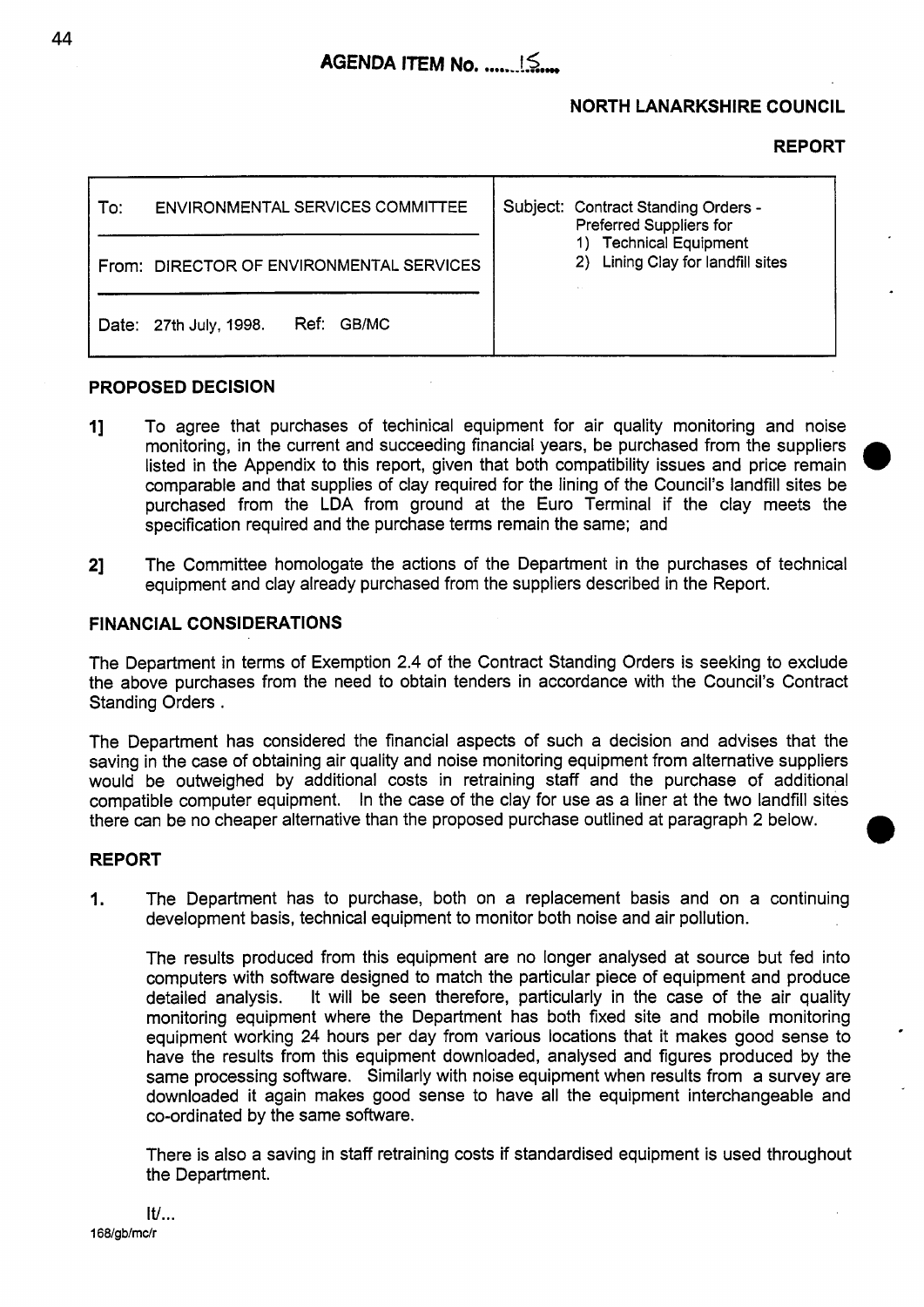**45** 

It is the Department's intention therefore to standardise on air quality and noise pollution monitoring equipment previously used by the former merging District Councils and still currently used by the Department as detailed in the Appendix to this report.

**2.** The Department is required to purchase clay to a certain technical standard to be used as a liner for cells within its landfill sites. The LDA identified supplies of such a material within the area of the Euro terminal at Bellshill and on sampling by the Department this clay was found to be to the technical standard required by the current Waste Management Papers and also SEPA.

The LDA are prepared to supply this material at very competitive rate to the landfill sites and on discussion with the Department's consultants for the landfill site extension work at both sites they have identified this offer as a saving of between **f8** and €13 per cubic metre when compared to normal purchase costs of such material.

### **RECOMMENDATIONS**

- I] It is recommended that the Committee agree that purchases of technical equipment for air quality monitoring and noise monitoring, in the current and succeeding financial years, be purchased from the suppliers listed in the Appendix to this report, given that both compatibility issues and price remain comparable and that supplies of clay required for the lining of the Council's landfill sites be purchased from the LDA from ground at the Euro Terminal if the clay meets the specification required and the purchase terms remain the same; and
- **21** It **is** recommended that the Committee homologate the actions of the Department in the purchases of technical equipment and clay already purchased from the suppliers described in the Report.

Nikanje L. Huttoy